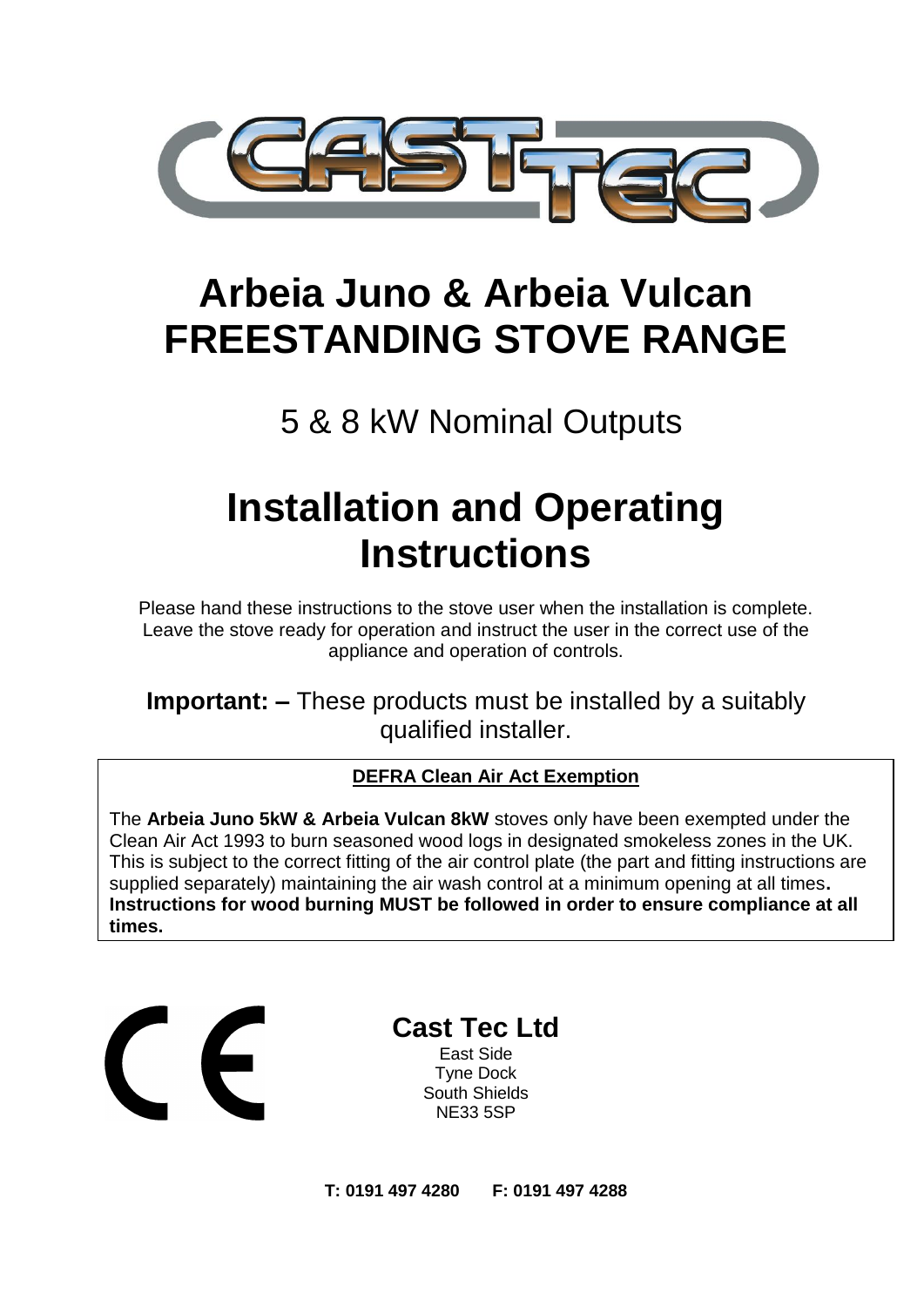**PLEASE READ ALL THESE INSTRUCTIONS CAREFULLY! For safety reasons it is essential that your stove is correctly installed and operated. Cast Tec Stoves cannot accept responsibility for any fault or consequential problems arising through incorrect installation or operation.**

### **TABLE OF CONTENTS**

| <b>Section</b>                                                                                                                                                                                                                                                                                                                                                     | <b>Page No</b>                                                         |  |
|--------------------------------------------------------------------------------------------------------------------------------------------------------------------------------------------------------------------------------------------------------------------------------------------------------------------------------------------------------------------|------------------------------------------------------------------------|--|
| 1. List of Components                                                                                                                                                                                                                                                                                                                                              | 2                                                                      |  |
| 2. Component Identification and Assembly                                                                                                                                                                                                                                                                                                                           | 2                                                                      |  |
| 3. Installation Instructions<br>3.1 Warnings and important safety information                                                                                                                                                                                                                                                                                      | 3<br>3                                                                 |  |
| 4 Installation Information<br>4.1 Chimney<br>4.2 Ventilation<br>4.3 Flue Draught<br>4.4 Connection to Chimney<br>4.5 Material Clearances<br>4.6 Hearths<br>4.7 Commissioning & Handover                                                                                                                                                                            | 4<br>4<br>5<br>5<br>5<br>6<br>6<br>6                                   |  |
| 5. Technical Data                                                                                                                                                                                                                                                                                                                                                  | 7                                                                      |  |
| 6. Operating Instructions<br>6.1 DEFRA Clean Air Act<br>6.2 Air controls<br>6.3 Cleaning<br>6.4 Fuels<br>6.5 Important Notes for Wood Burning<br>6.6 Notes on Smokeless fuel (Ancit) burning<br>6.7 Lighting the stove<br>6.8 Re-fuelling<br>6.9 Shutting down<br>6.10Shutting down for prolonged periods<br>6.11 Maintenance<br>7. Safety Notes for your Guidance | 8<br>8<br>8<br>9<br>10<br>10<br>11<br>11<br>11<br>12<br>12<br>12<br>12 |  |
| 8. Dimensions<br>8.1 Juno<br>8.2 Vulcan                                                                                                                                                                                                                                                                                                                            | 14<br>14<br>14                                                         |  |
| 9. Frequently Asked Questions                                                                                                                                                                                                                                                                                                                                      | 15                                                                     |  |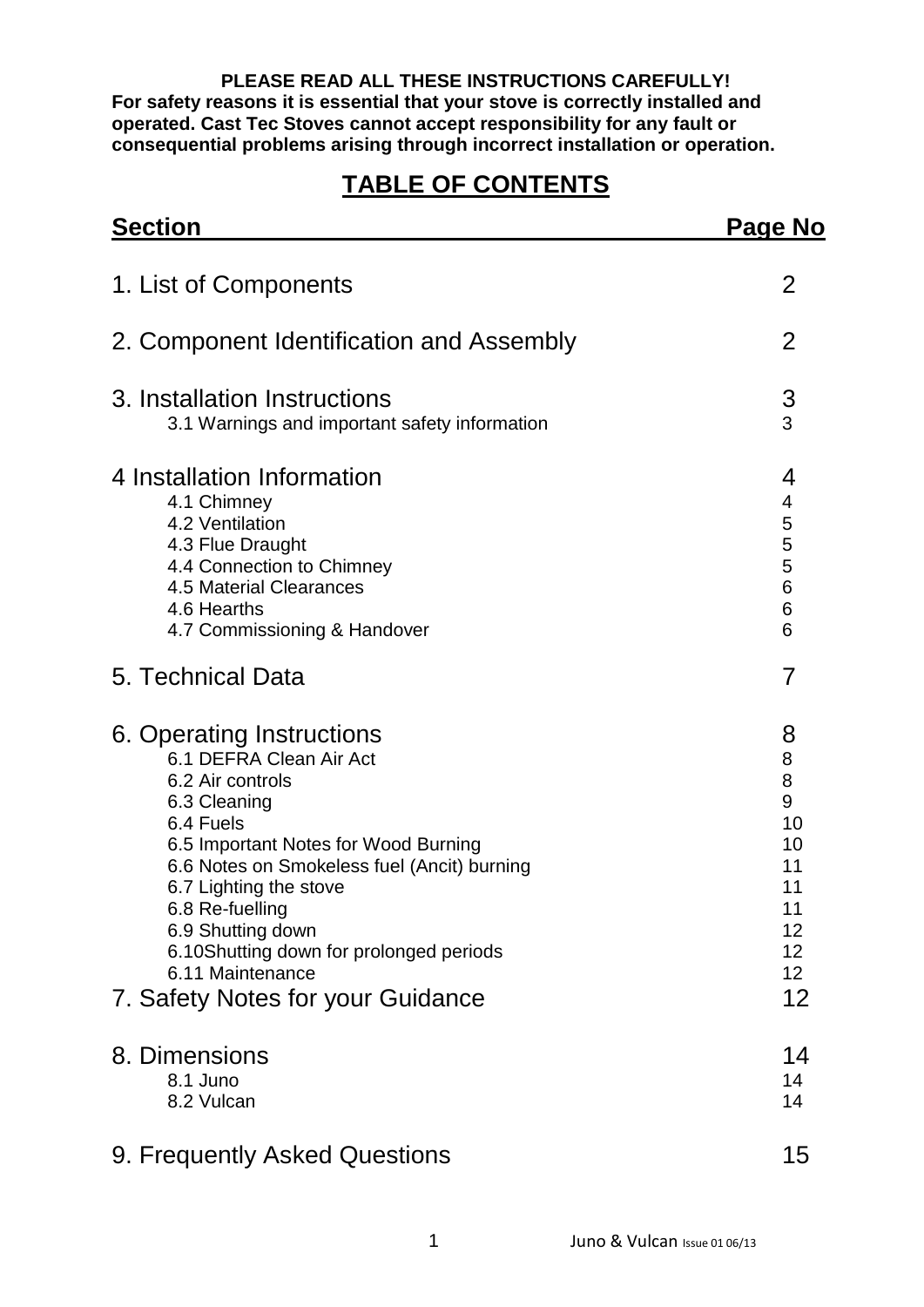### **1. List of Components**



## **2. Component Identification and Assembly**



**Fig 2 – Arbeia Juno 5kW & Arbeia Vulcan 8kW Stove Assembly and controls**

**Your stove comes packed in a plywood crate. Carefully remove the straps and lift off the upper crate. Remove any plastic packaging, open the door and remove all the contents. THE DOOR HANDLE MAY BE PACKED ON TOP OF THE BAFFLE PLATE – REACH THROUGH THE TOP SPIGOT OPENING TO FIND IT. See List of Components section and check contents carefully.**

- 2.1 To remove the baffle plate, first remove the two stainless steel side firebox liner clips by lifting them above the fuel retainer. Remove the two firebox side liners. Now remove the firebox rear liner. Handle & store very carefully to one side where they will not get broken.
- 2.2 Remove the front fuel retainer by lifting up and rotating until it can be lifted through the open door of the firebox.
- 2.3 Now the baffle plate can be removed by lifting off its supports and bringing out through the firebox door opening.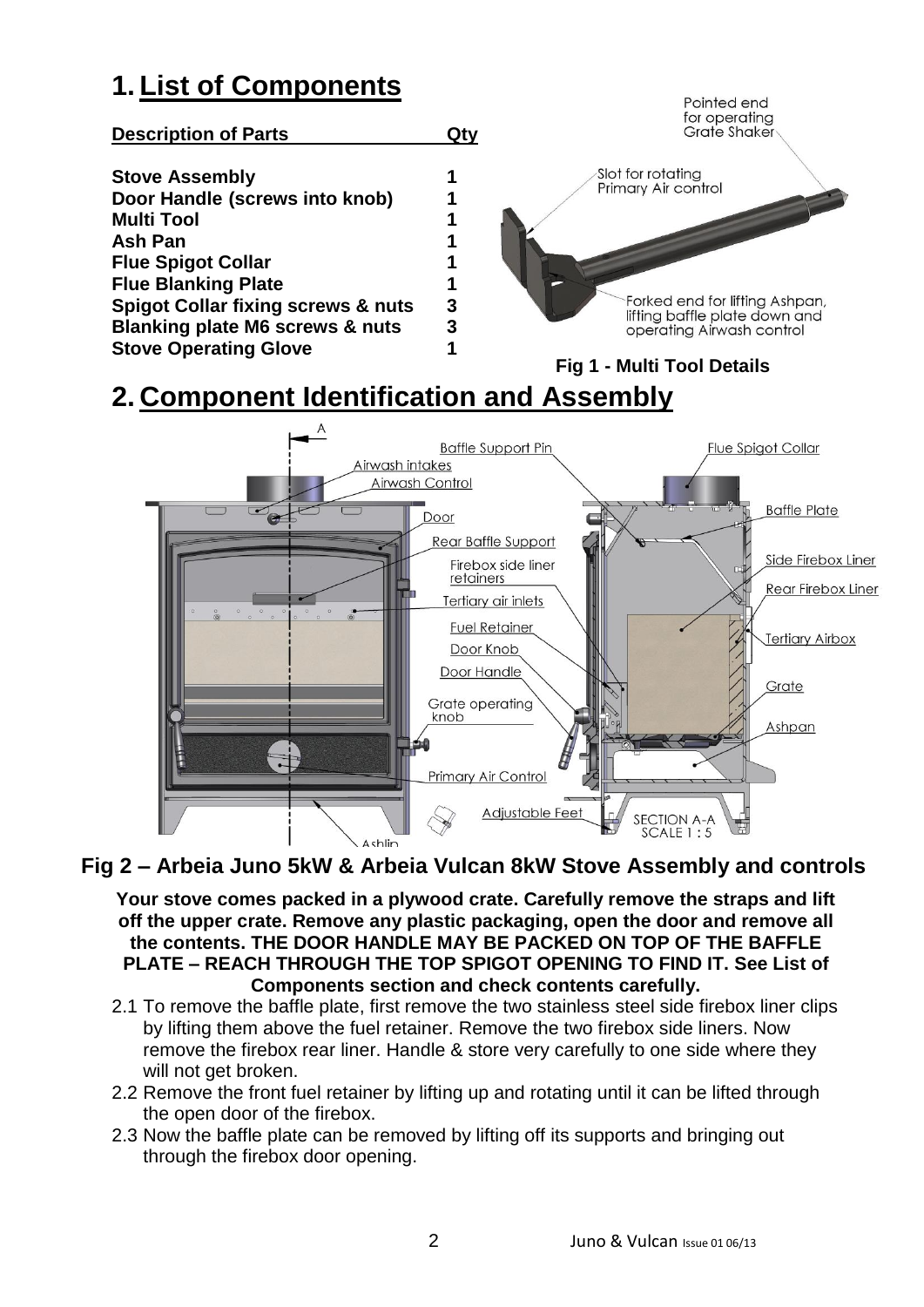- 2.4 Fit the flue spigot collar to the top or rear outlet (as required for the installation) using the 4 x M6 set screws and washers supplied. Use 3mm ceramic gasket provided or fire cement to seal.
- 2.5 Fit the blanking plate to the opening that is not required for use using the 4 x M6 set screws and nuts provided. Thread each nut on to the screw first and then insert the screw through the fixing hole into the blind hole in the blanking plate until tight. Now screw up the nut on the thread to compress the gasket and seal the blanking plate to the stove. Use 3mm ceramic gasket provided or fire cement to seal.
- 2.6 Now proceed to install the stove according to these instructions and current installation standards or HETAS advice. The internal parts of the stove can be reassembled as the reverse of the previous removal instructions.

### **3 Installation Instructions**

### **3.1 WARNINGS AND IMPORTANT SAFETY INFORMATION**

#### **3.1.1 READ THESE INSTRUCTIONS CAREFULLY BEFORE INSTALLATION!**

**These instructions cover the basic principles to ensure satisfactory installation of the stove, although detail may need slight modification to suit particular local site conditions. In all cases the installation must comply with current local regulations including Building Regulations, Local Authority Byelaws and other specifications or regulations including UK or EU standards referred to as they affect the installation of the stove. Approved Document J is particularly important for England and Wales and can be downloaded for no cost at:** 

**<http://www.planningportal.gov.uk/england/professionals/en/4000000000503.html> Also of importance are Approved documents L1 A and B conservation of fuel and power. The Domestic Heating Compliance Guide will also be found useful.**

**In addition to these instructions the requirements of BS 8303 and BS EN 15287 must be fulfilled. The installation is a notifiable building works as defined in the building regulations and that it is a legal requirement under England and Wales Building Regulations that the installation is either carried out under Local Authority Building Control approval or is installed by a Competent Person registered with a Government approved Competent Persons Scheme. HETAS Ltd operate such a Scheme and a listing of their Registered Competent Persons can be found on their website at [www.hetas.co.uk](http://www.hetas.co.uk/) .**

#### **3.1.2 Important Chimney Warning**

This stove must not be installed into a chimney that serves any other heating appliance.

#### **3.1.3 Extractor Fan Warning**

There must not be an extractor fan fitted in the same room as the stove as this can cause the stove to emit fumes into the room. If unavoidable the appliance must be checked with A.D. 1.21 and necessary action taken.

#### **3.1.4 Cleaning and Chimney Sweeping**

**The appliance, flue & chimney must be cleaned and checked internally and externally regularly in use and especially after a period of disuse (e.g. after summer).** Lift down the baffle at least weekly to check for build up of soot or debris on the top from the flue pipe. A slot is provided in the front edge of the baffle plate for the multi tool to prevent the need to get hands dirty doing this job. Remove the baffle and check the flue spigot and connector is fully clear at regular intervals. The chimney and flue connector must be swept at least annually, more often when used with sooty fuels or damp wood. A wire centred sweeps brush with guide wheel is recommended. Any loose, broken or leaking joints or flue ways MUST be repaired immediately.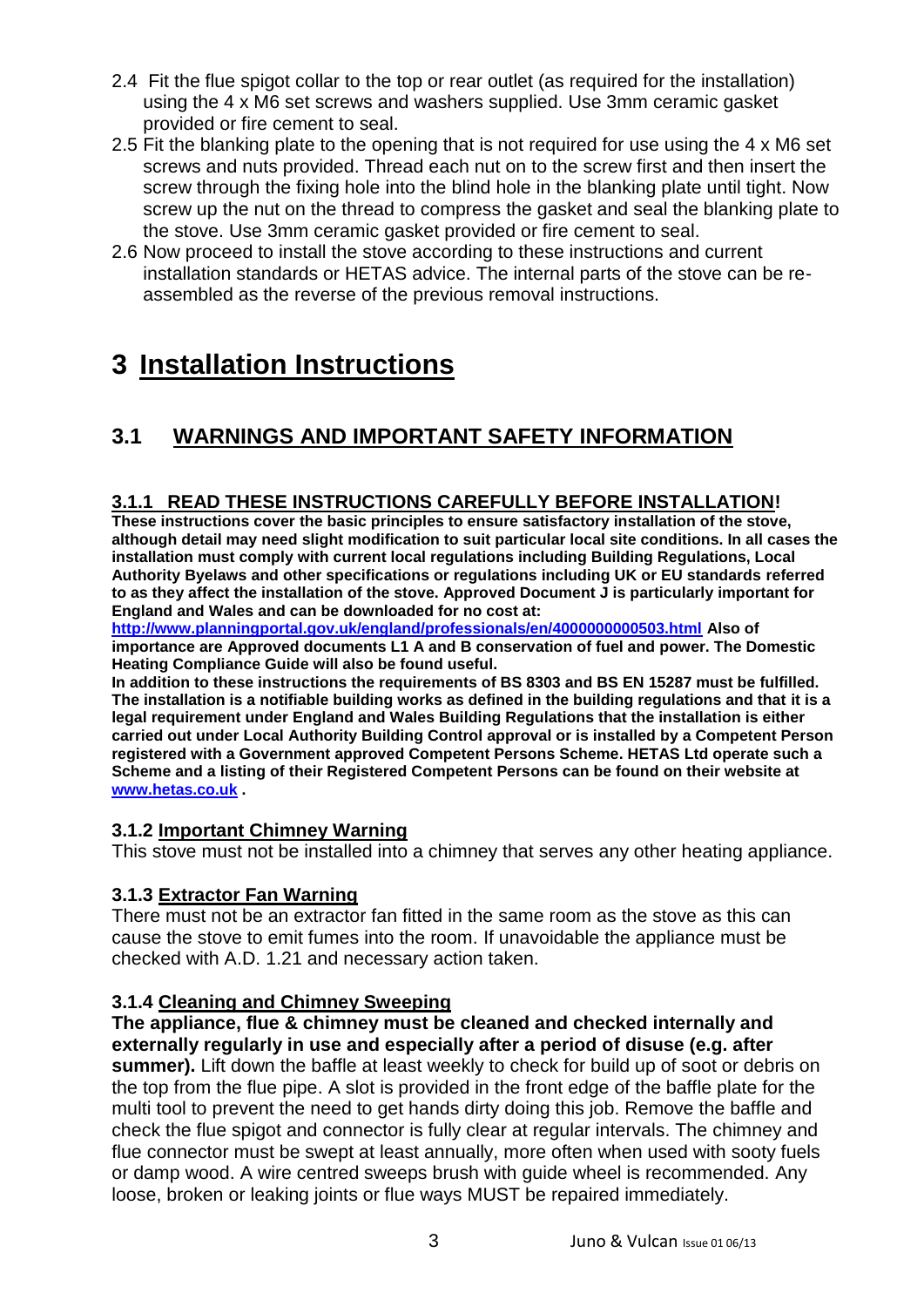#### **3.1.5 Fuels**

Only use recommended fuels which are seasoned (or kiln dried) wood logs or smokeless briquetted fuels. The appliance can be damaged by burning petroleum coke, liquid fuels or general rubbish and this will invalidate your warranty and risk your personal safety. **The appliance must not be used as a rubbish incinerator**.

#### **3.1.6 Maintenance**

Annual checking and servicing of the appliance and flue by a competent engineer is recommended.

#### **3.1.7 Ventilation**

Adequate ventilation is ESSENTIAL for the safe and efficient operation of any solid fuel or wood burning appliance. Ventilation MUST be provided where required by the stove output or flue under-performance. Keep all ventilation clear and free of blockage. SEE VENTILATION in INSTALLATION section.

#### **Health And Safety Precautions**

#### **Special care must be taken when installing this stove to meet all requirements of the Health & Safety at Work act.**

#### **3.1.8 Handling**

Adequate facilities must be available for unloading and site handling. Cast Tec Stoves are very heavily built so always ask for assistance when lifting and siting the stoves.

#### **3.1.9 Fire Cement**

Some types of fire cement are caustic and should not be allowed to come into contact with the skin. In case of skin contact, wash immediately with plenty of water.

#### **3.1.10 Asbestos**

This stove contains no asbestos. If there is a possibility of disturbing any asbestos in the course of installation then please seek specialist guidance and use appropriate protective equipment.

#### **3.1.11 Metal Parts**

When installing or servicing this stove, proper care should be taken to avoid the possibility of personal injury.

### **4.0 Installation Information**

#### **4.1Chimney**

The chimney height and the position of the chimney terminal should conform to Building Regulations. Minimum chimney height is 4.5m. Check that the chimney is in good condition, dry, free from cracks and obstructions. The diameter of the flue should not be less than 150mm and not more than 200mm. If any of these requirements are not met, the chimney should be lined by a suitable method. The chimney must be swept before connection to the stove.

Where the chimney is believed to have previously served an open fire installation, it is possible that the higher flue gas temperature from the stove may loosen deposits that were previously firmly adhered, with the consequent risk of flue blockage. It is therefore recommended that the chimney be swept a second time within a month of regular use after installation.

If you have any doubts about the suitability of your chimney, consult your local dealer/stockist or chimney specialist. If there is no existing chimney then either a solid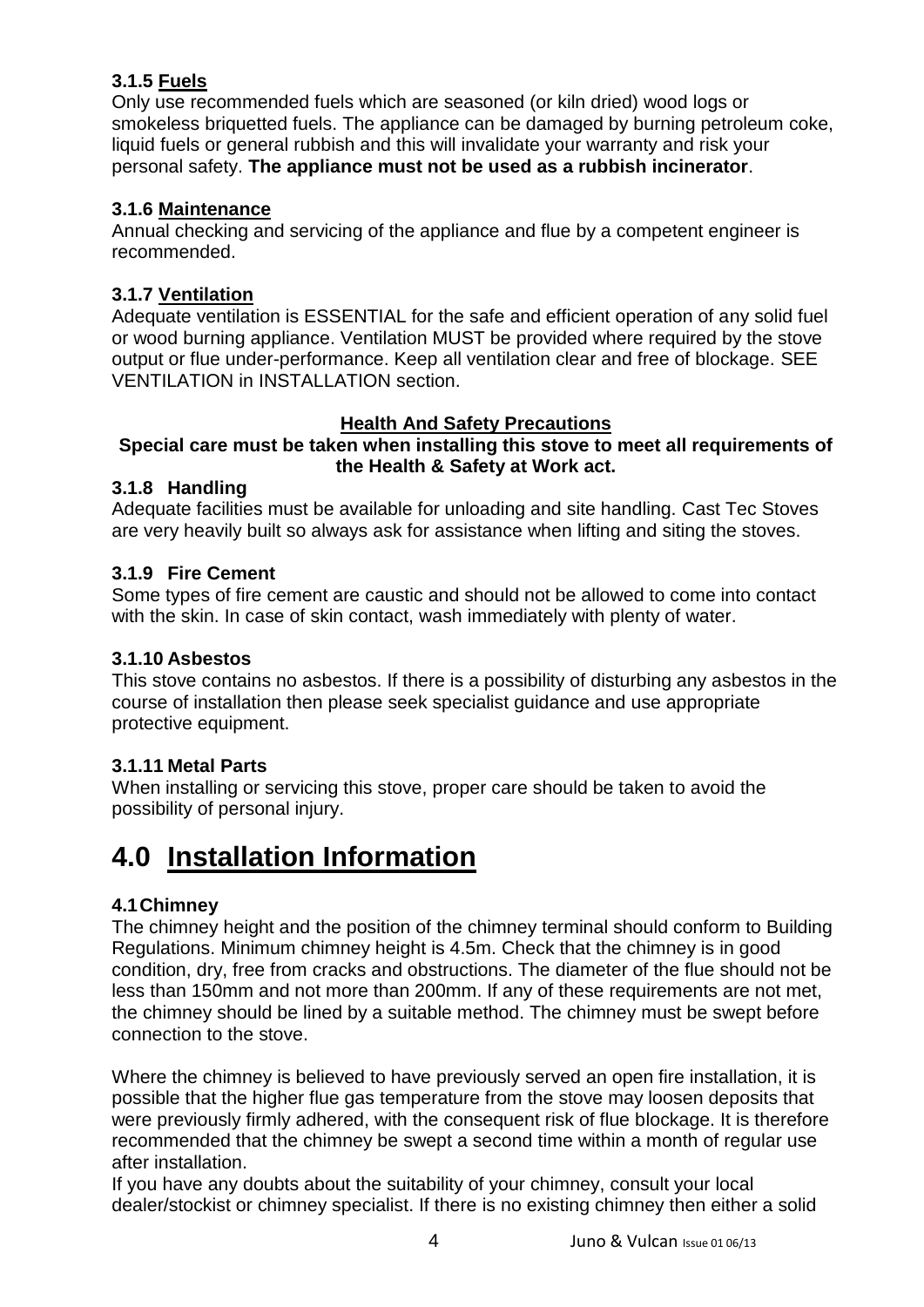fuel compatible prefabricated block chimney or a twin-walled insulated stainless steel flue to BS 4543 can be used. These chimneys must be fitted in accordance with the manufacturer's instructions and Building Regulations.

#### **4.2Ventilation**

Purpose provided ventilation is not required in England and Wales unless the appliance nominal rated output is greater than 5kW. Over 5kW 5.5 cm<sup>2</sup> of ventilation (550mm<sup>2</sup>) is required for every kW output above 5. For example 6.5 kW requires 8.25  $\text{cm}^2$  and 8 kW needs 16.5cm<sup>2</sup>. In any case, if difficulty in starting the fire or any fuming is experienced, ventilation must be put in place as required to eliminate these flue problems. If a flue draught stabiliser is fitted then extra ventilation is required. See Document J of the Building Regulations for detailed guidance especially in new build properties.

#### **4.3 Flue Draught**

A flue draught of minimum 1.2mm to a maximum 2.5mm water gauge (12 to 25 Pascals) is required for satisfactory appliance performance. The flue draught should be checked under fire at high output and, if it exceeds the recommended maximum, a draught stabiliser must be fitted so that the rate of burning can be controlled to prevent overfiring.

#### **4.4 Connection to the Chimney**

This appliance is **not** suitable for use in a shared flue.

When using a liner a 5" flexible flue liner is permitted be used on these models ONLY providing that they only burn smokeless fuel or seasoned wood logs with the air limiter fitted in in full accordance with the wood burning instructions.

An existing fireplace opening can be bricked up or sealed with a register plate. A short length of flue pipe of a minimum 125mm internal diameter (150mm min where the flue spigot socket is 150mm diameter) may then be used to connect the stove to the chimney. A maximum of 150mm horizontal flue pipe can be used. This flue pipe should conform to Building Regulations. Ensure that the pipe end is no closer than 76mm to the side or rear chimney walls.

Ideally, the old fireplace should be filled in so that there is a smooth streamlined entry into the flue way. It is essential that all connections between the stove and chimney-flue are sealed and made airtight with sealing rope, clamping rings and/or fire cement or heat resisting cement where required.

Both the chimney and flue pipe must be accessible for cleaning and if ANY parts of the chimney cannot be reached through the stove (with baffle removed), a soot door must be fitted in a suitable position to enable this to be done.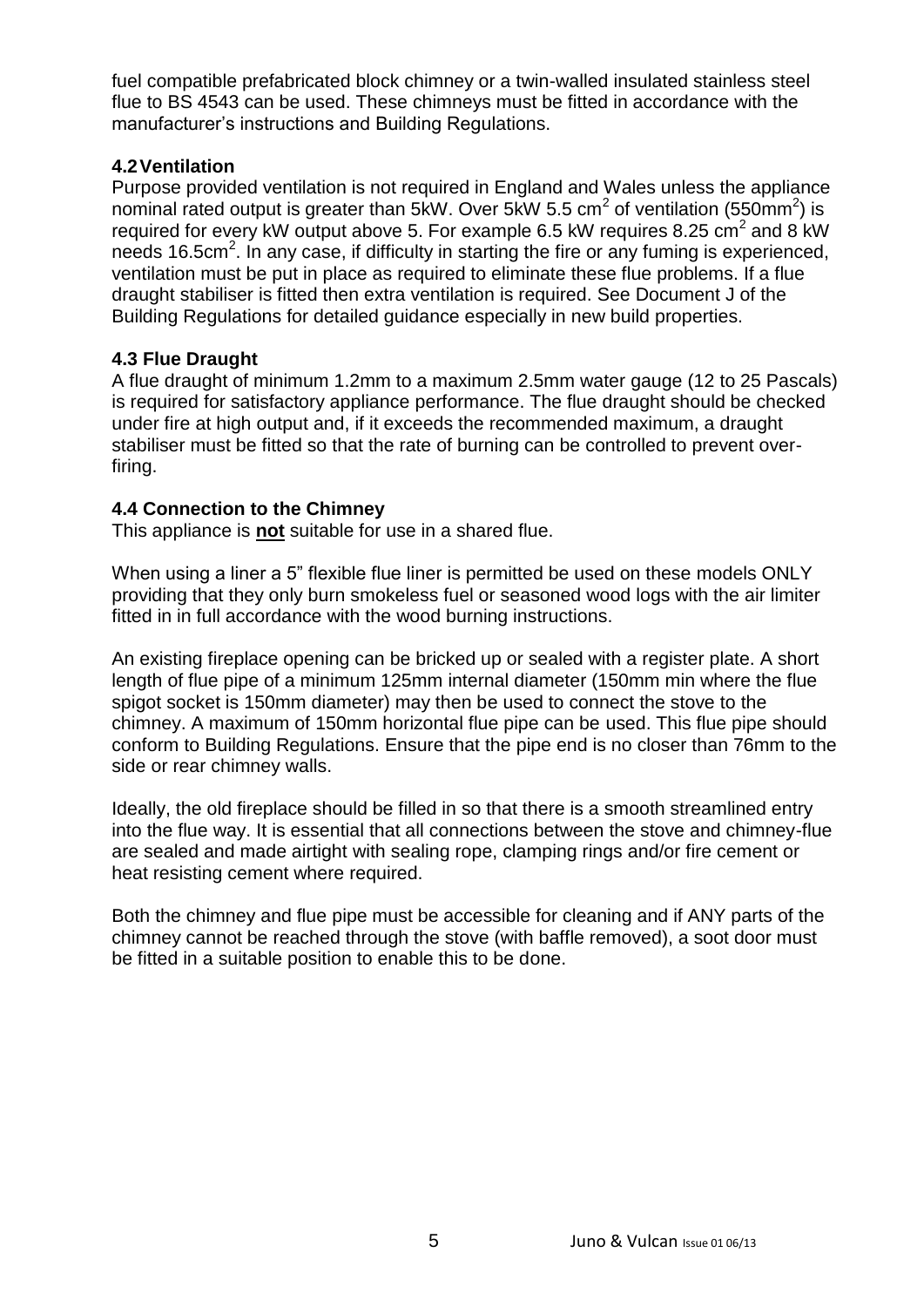#### **4.5 Material Clearances**

#### **Safety Distances from Combustible Surfaces:**

| <b>Model</b> | <b>Side</b>       | Rear              |  |
|--------------|-------------------|-------------------|--|
| Juno 5kW     | 600 <sub>mm</sub> | 800mm             |  |
| Vulcan 8kW   | 750mm             | 850 <sub>mm</sub> |  |

In addition it is strongly recommended that any furniture or other combustible materials are kept at least 900mm clear from the front of the stove.

Due to the fact that combustible shelves, timber fireplaces and beams have potentially thousands of possible configurations in conjunction with stoves outset or inserted partially or fully into chambers, it is not possible to give firm guidance on dimensions to these features. As a guideline, materials that are in 'line of sight' to the stove are more likely to overheat due to direct radiation from the stove body than materials that are not in 'line of sight' (e.g. with stove fully inside a chamber). Materials above the stove are more likely to overheat than materials alongside or below. A guideline limiting temperature for solid timber (not surface finishes) is approximately 80-85 degrees C with a normal ambient room temperature. Temperatures of combustible materials can be substantially lowered with a simple heat shield constructed of a non-combustible material and small air gap between the shield and combustible material.

#### **Distances from NON-combustible materials:**

The stove can be recessed in a suitable sized non-combustible fireplace but a permanent free air gap of at least 50mm must be left around the sides and top and at least 50mm at the back of the stove to obtain reasonable heat output and for access to the stove for removal and maintenance. A clearance of 150mm will give a better heat output

All non-combustible walls closer than 400mm to the stove should be at least 75mm thick. For practical reasons the back wall of the fireplace recess and the hearth should ideally be made of non-combustible material.

#### **4.6 Hearths:**

The Juno & Vulcan freestanding stoves do not require a constructional hearth beneath them as they do not cause the floor temperature to exceed 100 degrees C. **Note:** the optional solid fuel hearth heat shield MUST be fitted when using smokeless or any coal fuels to ensure compliance with this requirement. Hearths must be level. In any case a non-combustible superimposed hearth extending fully underneath the stove and forming an apron of at least 225mm at the front of the stove and 150mm on either side must be provided. The superimposed hearth must not be less than 12mm thick and must have a clearly defined edge (change of level) to discourage placing of any combustible materials on or partially over it.

The appliance shall be installed on a floor with adequate load-bearing capacity. If the existing construction does not meet this requirement, suitable measures (e.g. load distributing plate) should be provided to achieve it.

#### **4.7 Commissioning and Handover**

A CO detector must be fitted in the same room as the stove according to current standards or codes of practice. Advise the customer of the importance of this device and maintaining it.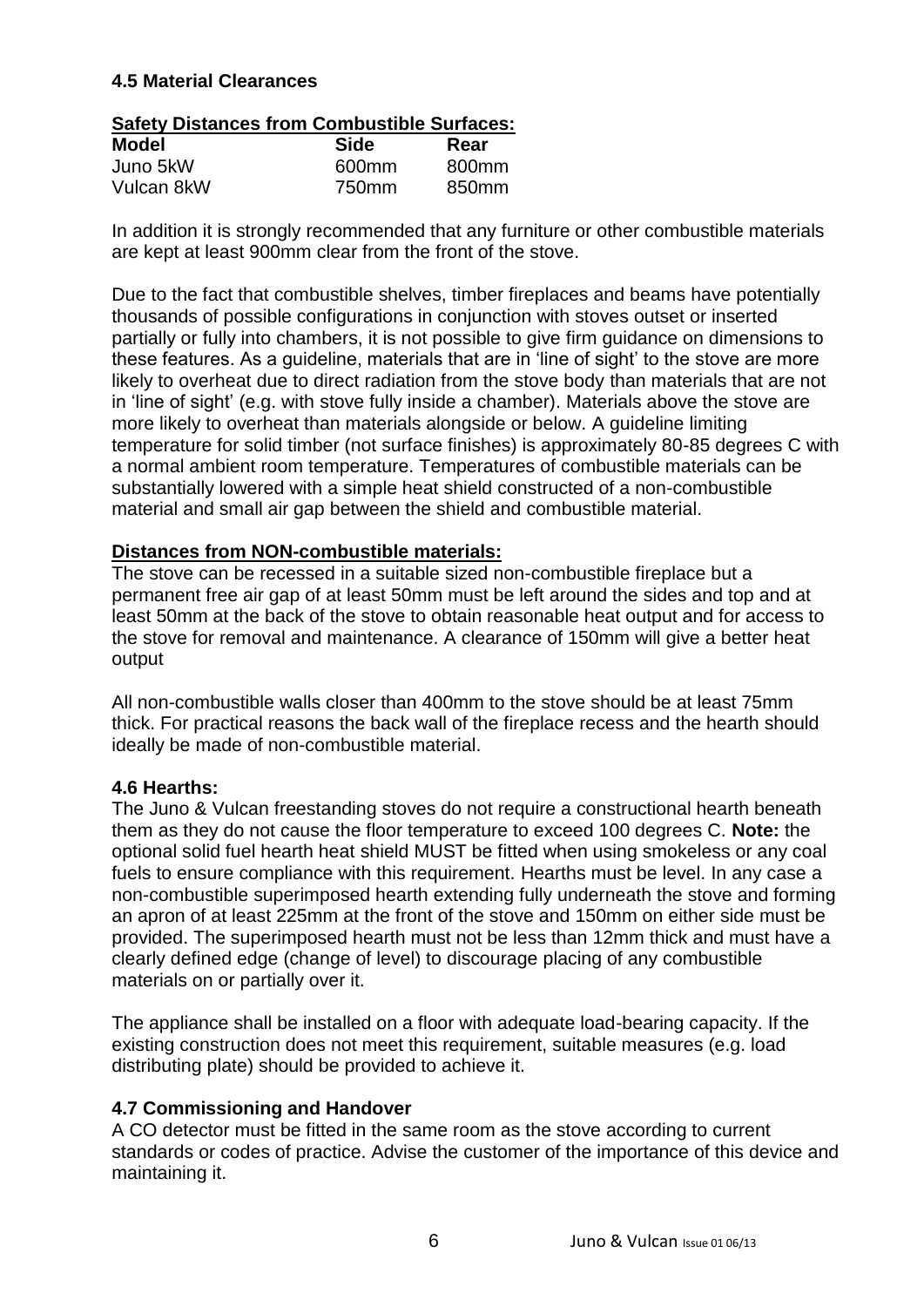If the stove is to be used with smokeless fuel exclusively then the solid fuel fitting kit (supplied separately) must be fitted to the stove according to the instructions supplied with it.

Upon completion of the installation, allow a suitable period of time for any fire cement and mortar to dry out. A small fire may then be lit and checked to ensure the smoke and fumes are taken from the stove up the chimney and emitted safely to atmosphere.

Advise the customer not to run the stove at full output for at  $3 - 4$  days. Explain that the stoves can provide much more or less than their rated heat outputs depending upon how they are burnt and fuels and fuel loads used.

#### **Warn the customer that using excessive air (having the air controls open too wide for too long) can over-fire and irreparably damage the stove. Damage caused by over firing is NOT covered by any warranty.**

On completion of the installation and commissioning, check all parts of the appliance are correctly fitted and ensure that the operating instructions and operating tools (including gloves) for the stove are left with the customer. You must be sure to advise the customer on the correct use of the appliance with the fuels likely to be used on the stove and warn them to use only the recommended fuels for the stove.

Advise the user on what to do should smoke or fumes be emitted into the room from the stove – see **Safety Notes** section. The user should be warned that they MUST use a suitable fireguard in the presence of children, aged and/or infirm persons.

|                                 | Juno    | Vulcan  |                                                          |
|---------------------------------|---------|---------|----------------------------------------------------------|
| <b>Model</b>                    | 5kW     | 8kW     |                                                          |
| Appliance gross weight          |         |         |                                                          |
| (packed) (Kg):                  | 74      | 81      |                                                          |
| Efficiency on wood fuel: (%)    | 79.0    | 78.6    |                                                          |
| <b>Declared nominal output:</b> |         |         |                                                          |
| (kW)                            | 5.0     | 7.6     |                                                          |
| <b>Tested wood re-fuelling</b>  |         |         |                                                          |
| interval: (h)                   | 0.75    | 1       |                                                          |
| Flue gas mass flow on wood      |         |         |                                                          |
| fuel: (g/s)                     | 5.1     | 5.8     |                                                          |
| *Flue Temp on wood fuel:        |         |         | *at nominal heat output                                  |
| (Deg C)                         | 229     | 302     |                                                          |
| Max Log Length:                 | 375mm   | 375mm   |                                                          |
|                                 | 14.5"   | 14.5"   |                                                          |
| Efficiency on Ancit fuel: (%)   | $75.4*$ | $77.2*$ | *With DEFRA air limiter fitted<br>- approx. 81% without. |
| Declared nominal output on      |         |         |                                                          |
| Ancit Fuel: (kW)                | 5.0     | 8.0     |                                                          |
| <b>Tested Ancit re-fuelling</b> |         |         |                                                          |
| interval: (h)                   |         | 2       |                                                          |
| Flue gas mass flow on Ancit     |         |         |                                                          |
| fuel: $(g/s)$                   | 4.5     | 5.9     |                                                          |
| *Flue Temp on Ancit fuel:       |         |         | *at nominal heat output                                  |
| (Deg C)                         | 276     | 329     |                                                          |

## **5.0 Technical Data**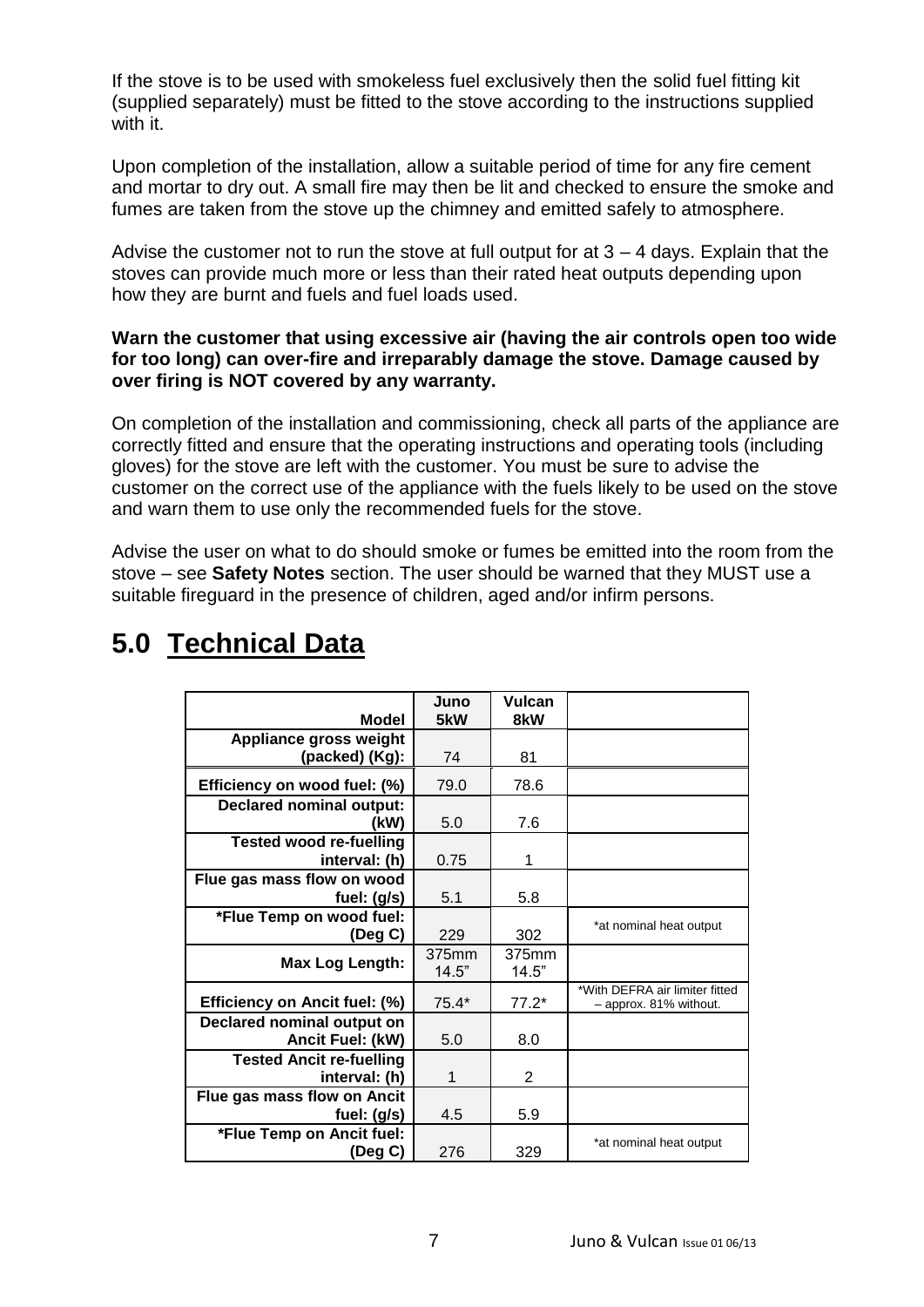## **6.0 Operating Instructions**

This appliance is not designed for open operation and therefore should **not** be operated with the doors open.

This stove is designed to burn wood and smokeless fuels cleanly with high efficiency. However, for this product to work properly it must be used correctly. If used correctly this stove will burn with the very useful feature of clean glass.

It is **essential** that the stove has an adequate air supply for combustion and ventilation. DO NOT block any ventilators provided. The primary, secondary and tertiary air inlets must be kept clear from obstruction.

**Warning!** This appliance will be very **hot** when in operation and due care should be taken when operating the controls. A tool and pair of quality leather gloves are provided to assist safe operation.

Do not use an aerosol spray on or near the stove when it is alight.

#### **6.1 The Clean Air Act 1993 and Smoke Control Areas**

Under the Clean Air Act local authorities may declare the whole or part of the district of the authority to be a smoke control area. It is an offence to emit smoke from a chimney of a building, from a furnace or from any fixed boiler if located in a designated smoke control area. It is also an offence to acquire an "unauthorised fuel" for use within a smoke control area unless it is used in an "exempt" appliance ("exempted" from the controls which generally apply in the smoke control area).

The Secretary of State for Environment, Food and Rural Affairs has powers under the Act to authorise smokeless fuels or exempt appliances for use in smoke control areas in England. In Scotland and Wales this power rests with Ministers in the devolved administrations for those countries. Separate legislation, the Clean Air (Northern Ireland) Order 1981, applies in Northern Ireland. Therefore it is a requirement that fuels burnt or obtained for use in smoke control areas have been "authorised" in Regulations and that appliances used to burn solid fuel in those areas (other than "authorised" fuels) have been exempted by an Order made and signed by the Secretary of State or Minister in the devolved administrations.

The Cast Tec **Arbeia Juno 5kW & Arbeia Vulcan 8kW** have been recommended as suitable for use in smoke control areas when burning wood logs. This is conditional upon fitting the supplied secondary air control (air wash) limiters and following the wood burning instructions precisely.

Further information on the requirements of the Clean Air Act can be found here: [http://smokecontrol.defra.gov.uk/.](http://smokecontrol.defra.gov.uk/) Your local authority is responsible for implementing the Clean Air Act 1993 including designation and supervision of smoke control areas and you can contact them for details of Clean Air Act requirements.

#### **6.2 Air Controls**

**Keep air controls clean and free from ash or debris at all times.**

#### **Primary Air**

Primary air is controlled via the rotary air controls on the bottom of the door.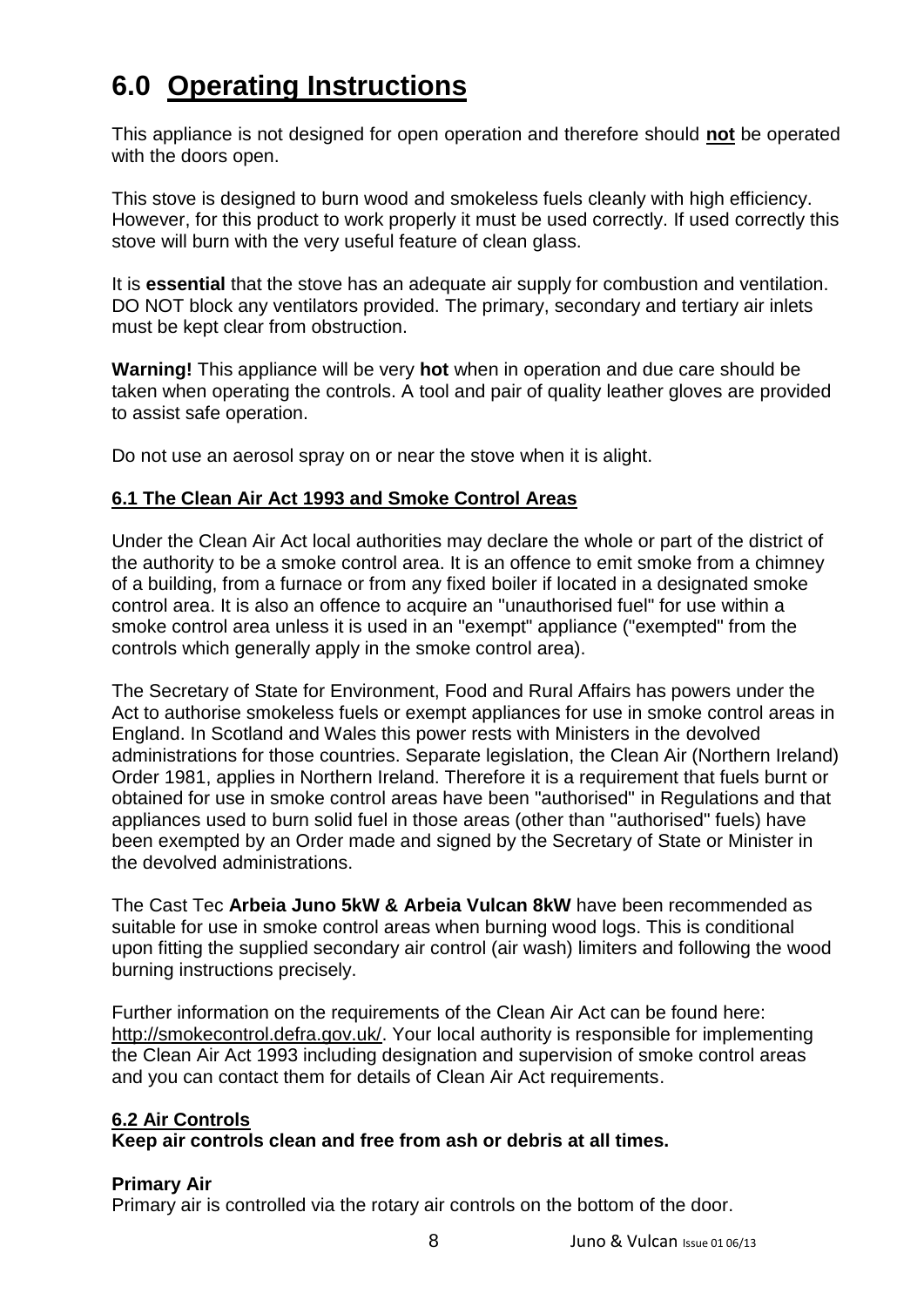This provides a conventional air draught to the bed of the fire. The primary air intakes need to be adjusted to give the best results when burning different fuels. It will usually be closed when burning wood fuel and open when burning coal or smokeless type fuels.

#### **Secondary Air (Air Wash)**

Juno & Vulcan stoves are provided with a sophisticated patented "air wash" system. This secondary air supply to the stove is controlled through a slider assembly located on the centre of the stove above the door. If you want clean glass, always leave this control open some way whilst burning unless the stove is being shut right down for a long period. The only time this control should be fully closed is for maximum efficiency on Ancit fuel or for very slow burning on wood. The DEFRA air restrictor will deliberately prevent full closure of this control.

#### **Tertiary Air**

This appliance is also fitted with a draught controlled tertiary air system that burns otherwise uncombusted gasses in the products of combustion thereby improving efficiency, increasing heat output and decreasing unwanted atmospheric emissions. The Tertiary air supply to the stove is controlled entirely by the draught in the flue and firebox. At certain stages of burning you will notice "jets" of flame emerging near the air holes to the rear of the firebox. For maximum efficiency on Ancit fuel the amount of tertiary air is greatly reduced and so a seal is provided to be mounted inside the rear airbox to restrict it for maximum efficiency. Remove the seal if the fuel is changed to wood again.

#### **Multifuel Grate**

Your stove is fitted with a multifuel grate, which can be shaken from the right side of the stove by inserting the pointed part of the multi tool into the knob and lifting up and down **or** pulling and pushing the knob depending on the model. The grate is a strong set of cast iron bars with suitable air slots that assist the burning of most fuels. When burning coal type fuels it is important to use the shaker grate and a poker where required to deash regularly to ensure that the primary airflow is not impeded, as a build-up of ash *when burning coal* can damage the cast iron grate. A build up of wood ash when burning wood will not harm the grate and indeed wood burns better on a bed of ash. Excessive wood ash build up is not to be recommended however.

#### **Ashpan**

It is essential that you empty the ash pan regularly when burning coal type fuels. Use the forked end of tool to lift the ash pan out of the stove. DO NOT allow coal ash to build up underneath the bed as this may cause damage to the grate.

#### **6.3 Cleaning**

**Glass:** Despite the advanced air wash system provided, the glass will still need cleaning from time to time depending on the fuel quality and burning rates used. Never clean glass when the stove is hot. Always use stove glass cleaner or ceramic hob cleaner, which is available from your stove retailer. As an alternative, use a wet cloth with some of the wood ash if burning wood but be very careful to use very clean ash so as not to scratch the glass. DO NOT use coal ash to clean the glass.

**Outer body:** The outer body simply needs to be dusted from time to time. DO NOT use any kind of furniture polish or cleaning agent other then your stove suppliers recommended paint.

**Inner firebox:** Brush the inside of the firebox clean from time to time to check the integrity of the plates and liners etc. It is not normally necessary to re-paint inside the firebox due to the high temperatures that mean that the paint does not have much effect before being burnt off. Steel and vermiculite board liners are resilient firebox materials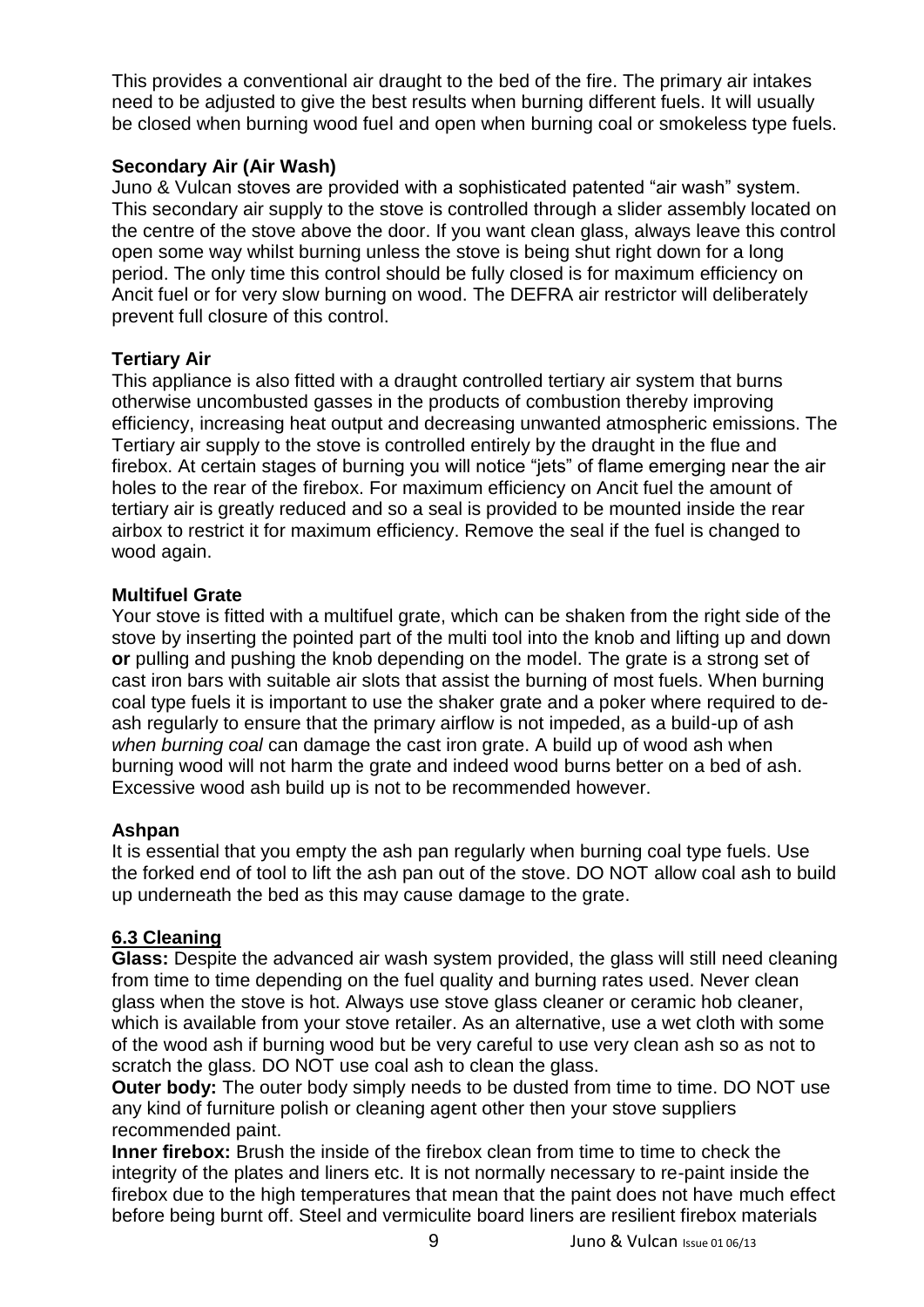and will give reliable service without major cleaning or work on the firebox. The liner boards may require replacement fairly regularly depending upon fuels and the type of usage experienced. Lining boards are not covered by warranty, as they are a wearing consumable part.

**Baffle:** It is essential to check the top of the baffle for build up of soot and ash regularly when in use and after a long period of no use. From time to time remove the baffle if necessary to ensure that the flue way entrance is clear. A slot is provided in the front edge of the baffle for lifting down with the multi tool for quick and easy checks without getting dirty hands.

#### **6.4 Fuels**

The appliance is fitted with a versatile multifuel grate and the appliance has been tested and approved burning dry, well-seasoned logs or Ancit smokeless fuel with the optional solid fuel kit fitted. These are the recommended fuels. For other fuels please contact the manufacturer for advice. Petroleum coke must never but burnt on this appliance.

#### **6.5 Important Notes for Wood Burning**

With a full load of wood, the stove will need to be refuelled approximately every 1.5 hours. Wood can be stacked higher in the stove than solid mineral fuel but care must be taken that logs do not touch the baffle or the glass panel. **Do not** stack logs above the level of the tertiary air inlets at the back of the stove.

Wood burns most efficiently with the primary air controls closed and the secondary (air wash) controls a very small amount open. Carefully adjusting the fuel load and secondary air controls will then control the burn rate of the stove. Always make sure that flames are visible above the wood after re-fuelling for cleanest burning. **After re-fuelling open the air wash full for 3 to 5 minutes or until the logs are fully blackened to achieve full flames above the fuel.**

Wood burns best on a bed of ash and it is therefore only necessary to remove surplus ash from the stove occasionally.

Burn only dry, well-seasoned wood, which should have been cut, split and stacked under protection from rain - for at least 12-24 months with free air movement around the sides of the stack to enable it to dry out. Burning wet or unseasoned wood will create tar deposits in the stove and chimney and will not produce a satisfactory heat output. **Wood that is not properly dry ('dry' is considered to be less than 20% internal moisture content) uses up energy from the burn process to evaporate the water inside the wood thus creating very poor conditions for combustion**. The main cause of burning problems with wood stoves is due to excessively damp wood. Wood can appear perfectly dry on the outside but still contain 40-50% water on the inside. A moisture meter can be purchased from some stove and equipment suppliers if you wish to check your wood source is correct.

#### **6.5.1 Refuelling on to a low fire bed**

If there is insufficient burning material in the firebed to light a new fuel charge, excessive smoke emission can occur. Refuelling must be carried out onto a sufficient quantity of glowing embers and ash so that the new fuel charge will ignite in a reasonable period. If there are too few embers in the fire bed, add suitable kindling to prevent excessive smoke.

#### **6.5.2 Fuel overloading**

The maximum amount of fuel specified in this manual should not be exceeded, overloading can cause excess smoke.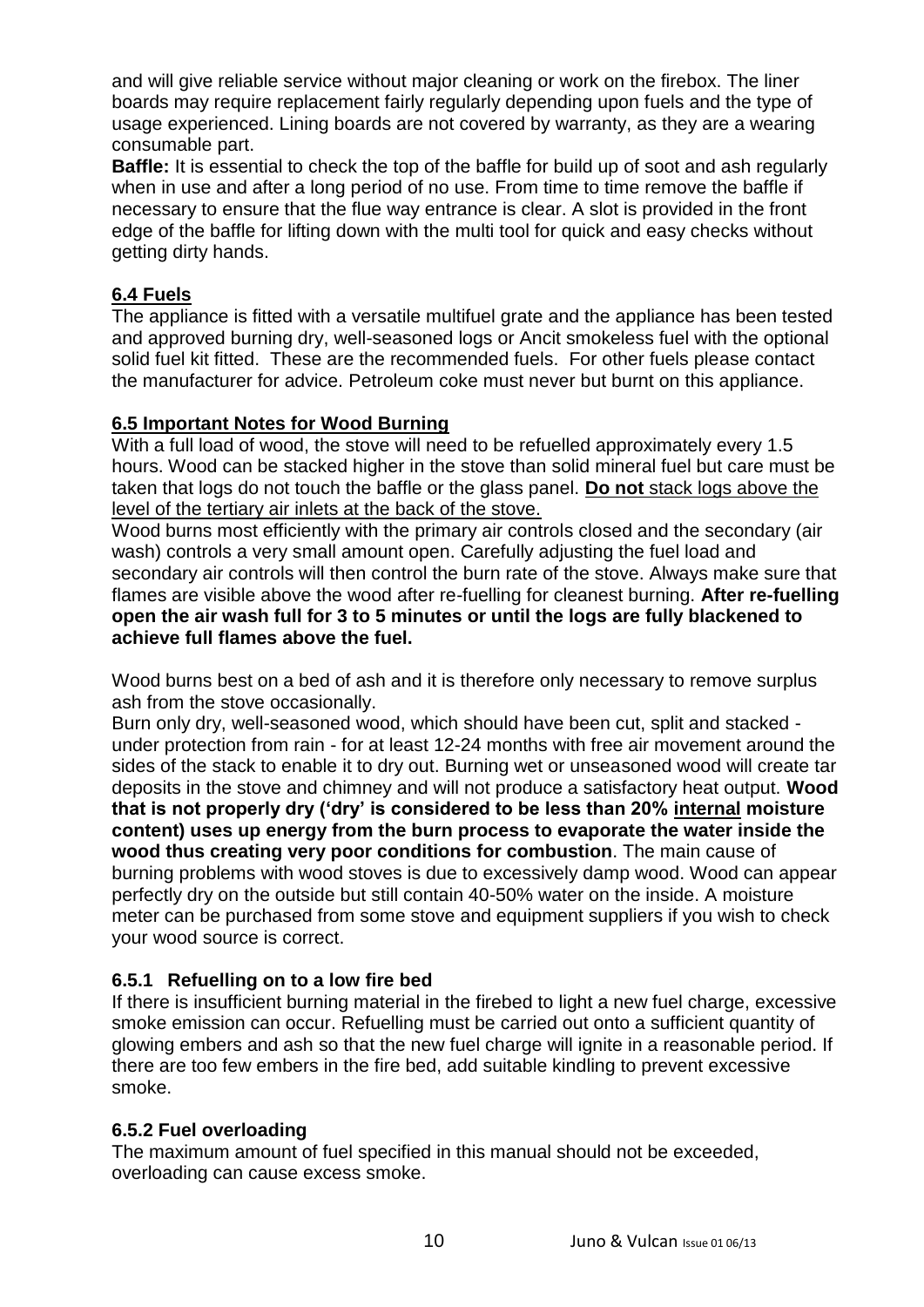#### **6.5.3 Operation with door left open**

Operation with the door open can cause excess smoke and spillage into the room. The appliance must not be operated with the appliance door left open.

#### **6.5.4 Primary Air left open**

Operation with the primary air controls left open can cause excess smoke. The appliance must not be operated with air controls or door left open.

#### **6.6 Notes on Smokeless Fuel (Ancit) burning**

Ancit, smokeless and coal type fuels require very different burning conditions to log burning and to suit this a kit has been developed for the Juno & Vulcan to maximise efficiency on smokeless fuels. The kit MUST be fitted to obtain the expected performance characteristics from the stove when burning smokeless fuels. When the stove is established and burning well, the air wash can be closed fully and the burning rate controlled with the primary air control and refuelling to obtain maximum efficiency. Ancit and other smokeless briquetted fuels can burn with very little primary air and stay in for many hours.

#### **6.7 Lighting the Stove**

We recommend that you have two or three small fires before you operate your stove to its maximum heat output. This is to allow the paint to cure in steadily and to give a long service life of the paint finish. During this curing in process you may notice an unpleasant smell whilst the finishes finally cure. It is non-toxic, but for your comfort we would suggest that during this period you leave all doors and windows open.

First, open the secondary air wash control fully. Then load the firebox with plenty of starting fuel, i.e. paper, dry kindling sticks and/or firelighters. If using Ancit, place a layer of ancit into the firebox as well. Light the fire at the base leaving the secondary air control fully open. Leave the door slightly ajar for 10 minutes to enhance initial starting and reduce smoke emission – DO NOT leave the stove unattended if the door is left ajar. Allow the fuel to reach a steady glow and build the fire up gradually by adding a few small sticks, well split logs or Ancit briquettes at a time. Once you have a good fire bed established across the grate, further fuel can be added step by step as required. Don't be tempted to overload the fire bed with fuel all at once or close down the air controls too much until the fire is really well established for some time. Once the ignition period is well under way, gradually reduce the air control opening to establish the burning intensity you require.

#### **6.8 Re-fuelling**

When burning Ancit the fire will begin to die down with a significant amount of white ash showing amongst the fuel. Shake the grate using the shaker bar and then *gently* run a poker through the fire bed to remove most of the ash into the ashpan. Empty the ashpan if it is nearly full and then re-fuel with a good load of briquettes. The fuel load should initially be level with the top of the fuel retainer and not above the rear firebox liner board. Whilst approval test cycles are 2 hours, a stove burning Ancit may be kept in over night easily.

When burning wood, the fire will die down as the fuel is consumed. When the flames disappear and the remainder is breaking down into glowing embers it is an appropriate time to consider re-fuelling. NOTE: If the flames disappear and there are still lumps of solid wood left this indicates excessive internal moisture in the wood or insufficient air supply/flue draught.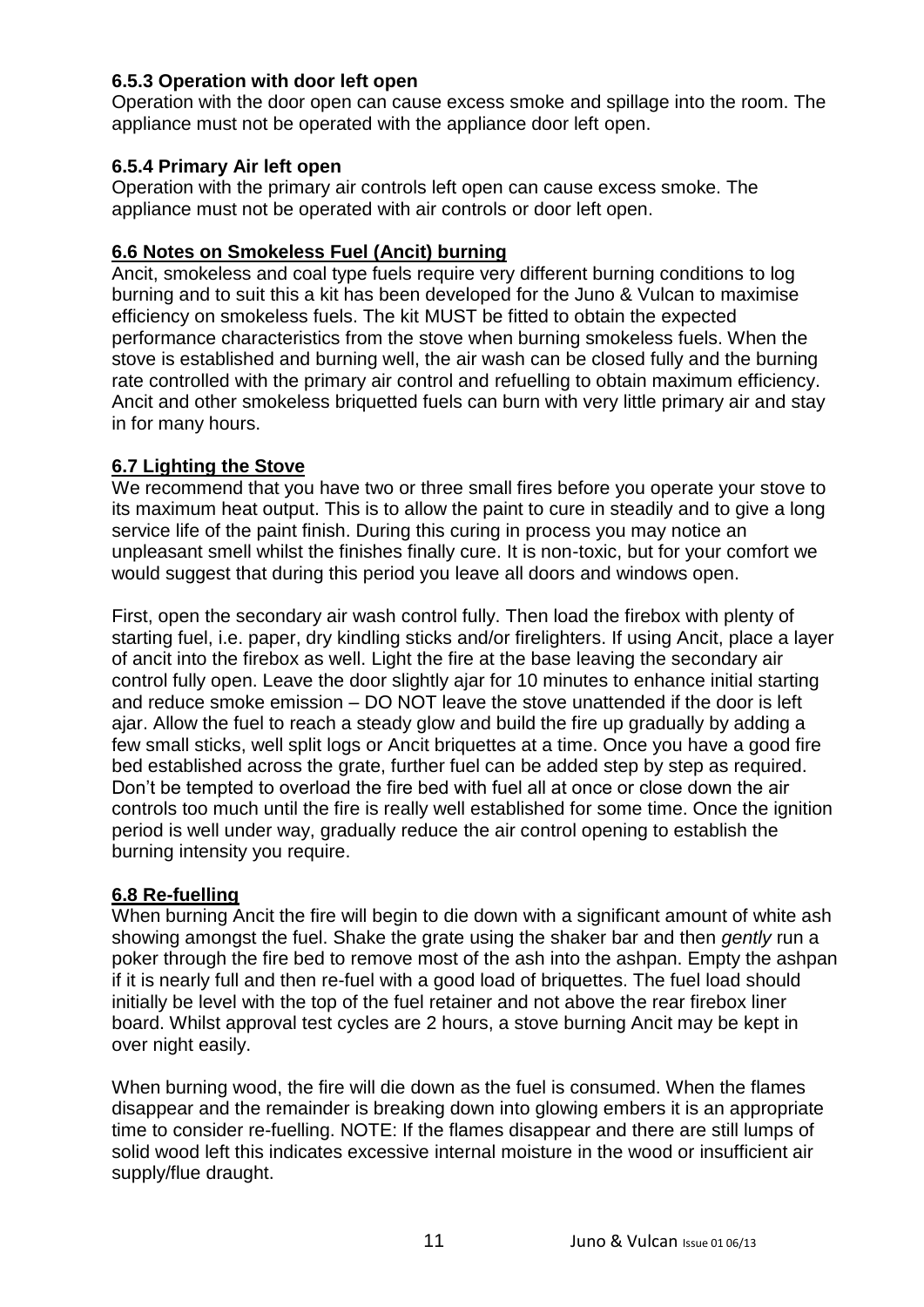NOTE: To eliminate unwanted smoke emission, after loading new logs on to the fire, open the air wash control up fully for 3-5 minutes or until the logs are blackened all over to boost the fire and get flames issuing from the top of the fuel as soon as possible. When flames are well established, reduce the air wash to the running setting required. **Burning without flames above the fuel will create unnecessary smoke**. Do not load fuel above the tertiary air inlet holes at the back of the firebox.

Loading 3 to 4 medium sized logs will produce a good output with reasonable burn time, generally small logs will burn up quicker producing a high output for a short time and a large log will take longer to burn and produce less output over a given time. These appliances are approved for intermittent operation on wood (0.75 to 1.5 hour burn cycles) although much longer burn times can be achieved by fully loading the firebox, getting the fuel burning well and then shutting the air controls right down (see below). The fire will then need reviving by first opening the air controls and then using small pieces of wood and plenty of air to get flames issuing from the wood again.

#### **6.9 Shutting Down**

The stove will normally shut down by itself as the fuel is consumed. In order to shut down the stove for other reasons, close the primary air controls (if open), then close the secondary air control. If the controls are left in this position, the fire will eventually go out. If you want to revive the fire it is recommended that the primary air controls are open first, and then open the secondary air controls.

**Warning! -** The stove will remain **very hot** for a considerable time after the fire has died down or been extinguished.

#### **Notes: Warning!- Petroleum coke fuels or household waste must not be burnt on this appliance.**

Should any difficulties arise over fuel quality or suitability, consult your local approved fuel merchant.

#### **6.10 Shut down for prolonged periods**

If the stove is to be left unused for a prolonged period of time then it should be given a thorough clean to remove ash and unburned fuel residues. To enable a good flow of air through the appliance to reduce condensation and subsequent damage, leave the air controls fully open. It is important that the flue connection, any appliance baffles or throat plates and the chimney are swept prior to lighting up after a prolonged shutdown period.

#### **6.11 Maintenance**

Inspect the inside of the firebox and above the baffle plate every week during use. Where the chimney is believed to have previously served an open fire installation, it is possible that the higher flue gas temperature from the stove may loosen deposits that were previously firmly adhered, with the consequent risk of flue blockage. It is therefore recommended that the chimney be swept a second time within a month of regular use after installation. **See chimney cleaning section in section 3.1 Warnings and Important Information.** Inspect the inside of the stove and the flue ways and ensure they are 100% clear after a period of disuse (e.g summer). **Only use manufacturers recommended replacement parts on the appliance.**

### **7.0 Safety Notes for your guidance**

*FIRES CAN BE DANGEROUS* – Always use a fireguard to BS 8423:2002 Fireguards for use with solid fuel appliances in the presence of children, the elderly or the infirm.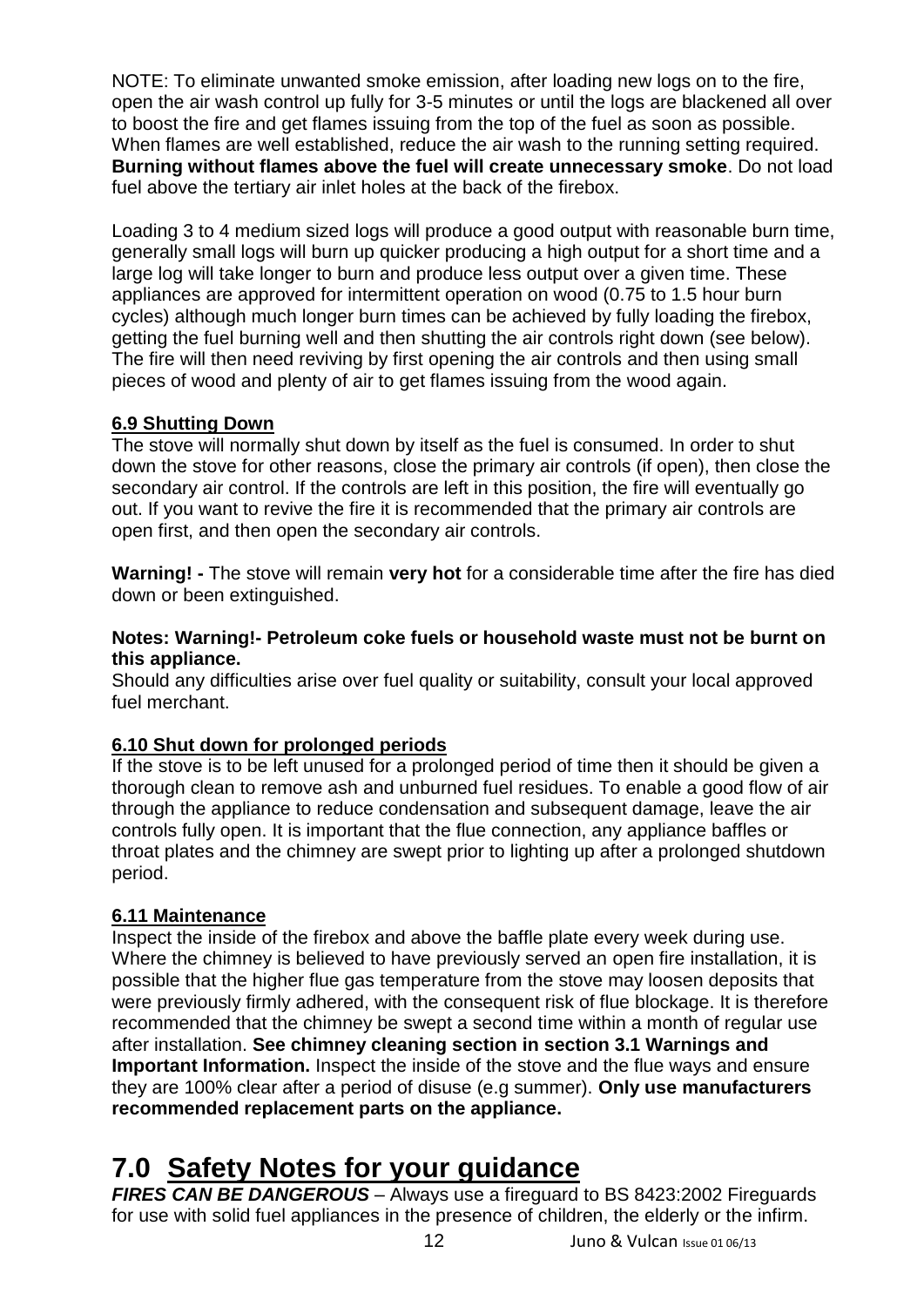#### **DO NOT perform modifications to the appliance as this could seriously compromise safety in operation.**

**DO NOT OVERFIRE** – it is possible to fire the stove beyond its design capacity, this could damage the stove, so watch for signs of over firing – if any part of the stove starts to glow red, including baffle plate or fuel retainer, the fire is in an over fire situation and the controls should be adjusted accordingly. Never leave the stove unattended for long periods without first adjusting the controls to a reduced and safe setting – **careful air supply control should be exercised at all times**.

#### **WARNING – FUME EMISSION**

Properly installed and operated, this appliance will not emit fumes. Occasional fumes from de-ashing and refuelling may occur which is not normally of serious concern. **However, persistent fume emission is potentially dangerous and must not be tolerated.**

If fume emission does persist, then the following immediate action should be taken: -

- 1. Open doors and windows to ventilate room
- 2. Let the fire out, or remove and safely dispose of fuel from the appliance.
- 3. Check for flue chimney blockage and clean if required.
- 4. Do not attempt to re-light the fire until the cause has been identified and corrected.

If necessary, seek professional advice from chimney or stove specialists.

**Important! –** Do not fit an extractor fan in the same room as this appliance.

#### **IN THE EVENT OF A CHIMNEY FIRE**

- Raise the alarm to let others in the house know.
- Call the Fire Service
- Reduce the appliance burning rate by closing all air controls fully.
- Move furniture and rugs away from the fireplace and remove any nearby ornaments.
- Place a fireguard or spark guard in front of the stove.
- Feel the chimneybreast for sign of excessive heat.
- Do not relight the fire until the chimney and flue ways have been examined by a professional.

If the wall is becoming hot, move the furniture away. Ensure that the Fire Service can gain access to your roof space in order to check this area for signs of fire spread.

#### **CO ALARMS**

Your installer should have fitted a CO alarm in the same room as the appliance. If the alarm sounds unexpectedly, follow the instructions given under "Warning Note" below. WARNING If the CO Alarm sounds unexpectedly:-

1. Open Doors and windows to ventilate the room and then leave the premises.

2. Let the fire go out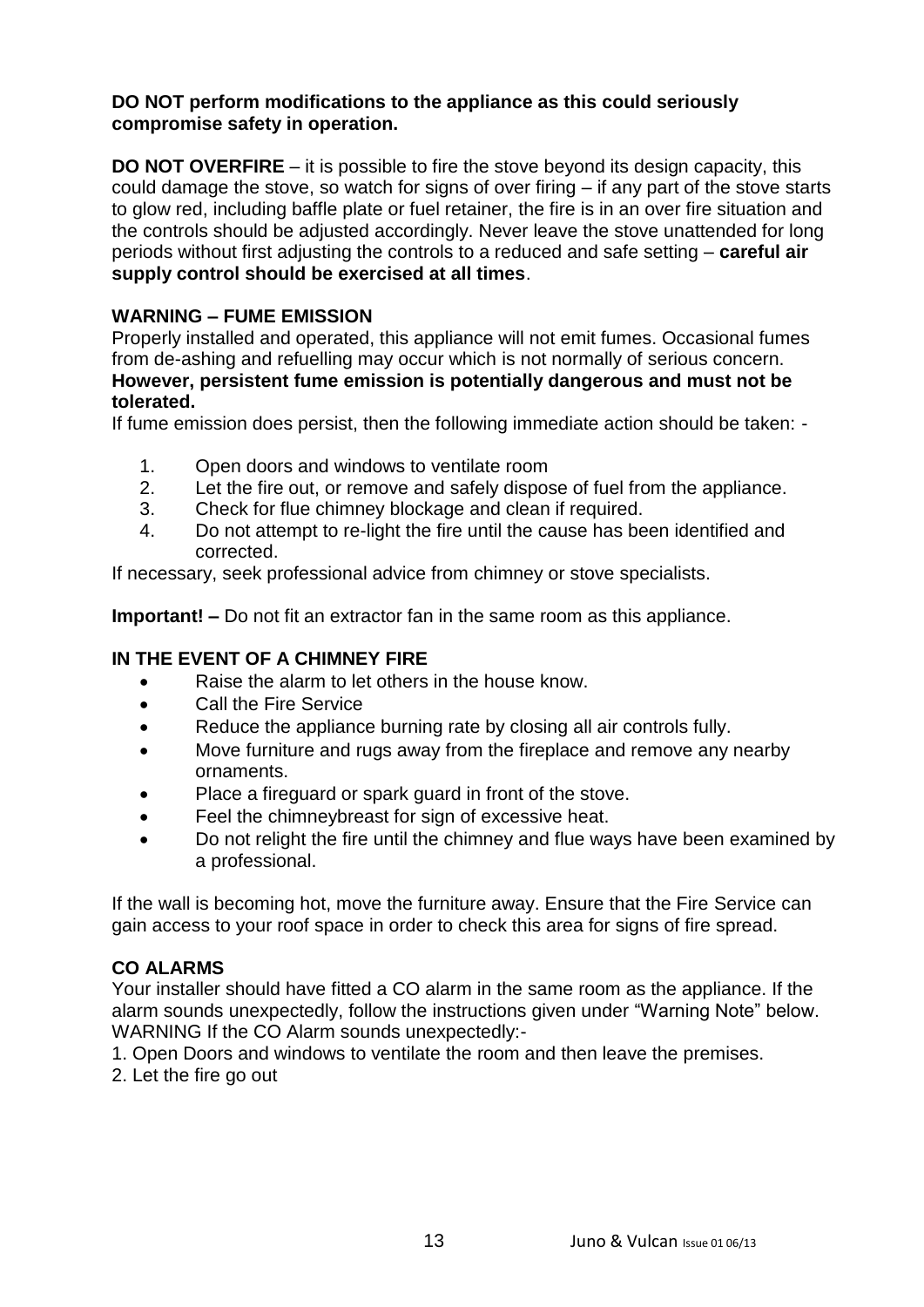



**8.1**

### **Arbeia Juno Stove Dimensions**



**8.2**

### **Arbeia Vulcan Stove Dimensions**